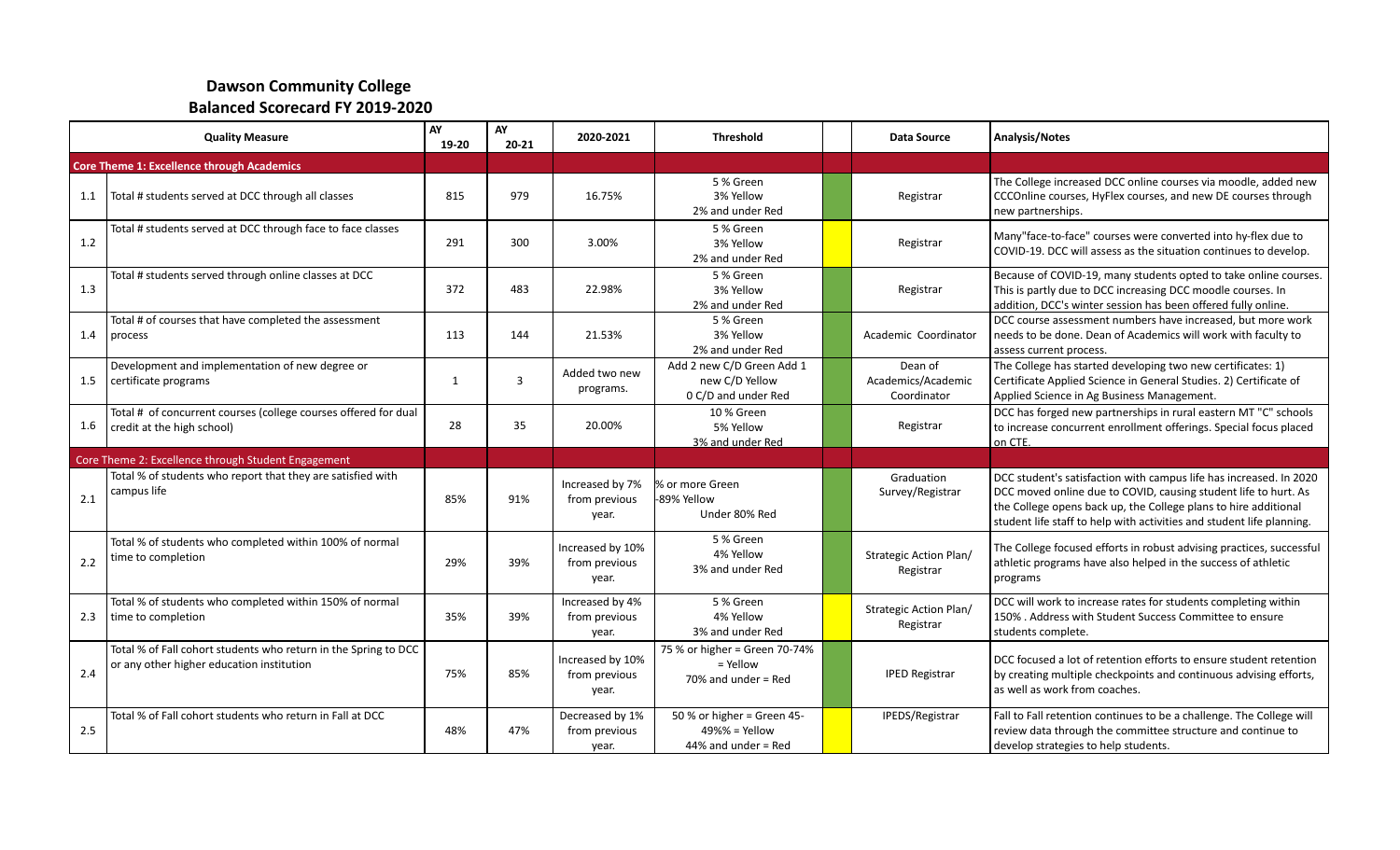| 2.6 | Total % of students who return to college, at any institution,<br>for their second year        | 72%       | 68%          | Decreased by 4%<br>from previous<br>year. | 75 % or higher = Green 70-74%<br>$=$ Yellow<br>$70\%$ and under = Red | Registrar                                  | DCC needs to do more work to regarding increasing transfer<br>students rates.                                                                                                                      |
|-----|------------------------------------------------------------------------------------------------|-----------|--------------|-------------------------------------------|-----------------------------------------------------------------------|--------------------------------------------|----------------------------------------------------------------------------------------------------------------------------------------------------------------------------------------------------|
|     | Core Theme 3: Excellence through Community                                                     |           |              |                                           |                                                                       |                                            |                                                                                                                                                                                                    |
| 3.1 | Number of campus wide events open to the Glendive<br>community                                 | 83        | 47           | 26 events less                            | 10 new events=green 5-9 new<br>events=yellow -5events=red             | <b>Academic Coordinator</b>                | In 19-20, DCC received After School Grant that increased events on<br>campus. In 2020-2021 campus went fully online again which<br>caused a decrease.                                              |
| 3.2 | Number of listening session available to students and the<br>community                         | 10        | 10           |                                           | 5 % increase = Green<br>3% increase = Yellow<br>$2\%$ and under = Red | President                                  | DCC continued listening sessions for students, but online. The<br>College continued monthly check-ins with students but these were<br>online as well. No additional sessions created due to COVID. |
| 3.3 | Total # of personnel serving with a community organization                                     | 44        | 15           |                                           | 5 % increase = Green<br>3% increase = Yellow<br>$2%$ and under = Red  | <b>Human Resources</b>                     | This KPI was impacted by COVID-19. Will need to assess in the<br>future.                                                                                                                           |
|     | Core Theme 4: Excellence through Outreach                                                      |           |              |                                           |                                                                       |                                            |                                                                                                                                                                                                    |
| 4.1 | Total # students served through Continuing Education,<br>workforce Development and other areas | 219       | 323          | 104                                       | 5 % increase = Green<br>3% increase = Yellow<br>$2%$ and under = Red  | Director of Workforce                      | Increase by 30 per year. This was an outlier year. DCC received the<br>"After school program" grant which allowed us to provide free<br>services to students and community members.                |
| 4.2 | Total # apprenticeship opportunities available                                                 | $\Omega$  | $\Omega$     | N/A                                       | 5 % increase = Green<br>3% increase = Yellow<br>$2\%$ and under = Red | Director of Workforce                      | Due to COVID-19, DCC has yet to start an apprenticeship.                                                                                                                                           |
| 4.3 | Total # internship opportunities available                                                     | $\Omega$  | $\mathbf{1}$ |                                           | 1 new partnership/year=Green                                          | Dean of Academics/<br>Academic Coordinator | Started one new internship with the local dentist office.                                                                                                                                          |
| 4.4 | Total revenue earned through workforce and Continuing<br><b>Education efforts</b>              | 72,069.00 | 240000.00    |                                           | Bring 100,000.00 Gross<br>Revenue/year                                | Director of Workforce                      | Brought grants to help cover WD efforts in building and paying for<br>courses.                                                                                                                     |
|     | Core Theme 5: Excellence through Recruiting (EOT)                                              |           |              |                                           |                                                                       |                                            |                                                                                                                                                                                                    |
| 5.1 | Total FTE for in-state students for Fall Semester                                              | 208       | 209          | 0.48%                                     |                                                                       | FTE HCNT Report/<br>Registrar              |                                                                                                                                                                                                    |
| 5.2 | Total FTE for in-state students for Spring Semester                                            | 212       | 236          | 10.17%                                    |                                                                       | Registrar                                  |                                                                                                                                                                                                    |
| 5.3 | Total FTE for non-resident for Fall Semester                                                   | 100       | 121          | 17.36%                                    |                                                                       | Registrar                                  |                                                                                                                                                                                                    |
| 5.4 | Total FTE for non-resident for Spring Semester                                                 | 87        | 147          | 40.82%                                    | Threshold set in the Strategic                                        | Registrar                                  |                                                                                                                                                                                                    |
| 5.5 | Total FTE for in-state students for Summer Semester                                            | 27        | 54           | 50.00%                                    | Action Plan.                                                          | Registrar                                  | Review Enrollment Communication Plan for the upcoming year.                                                                                                                                        |